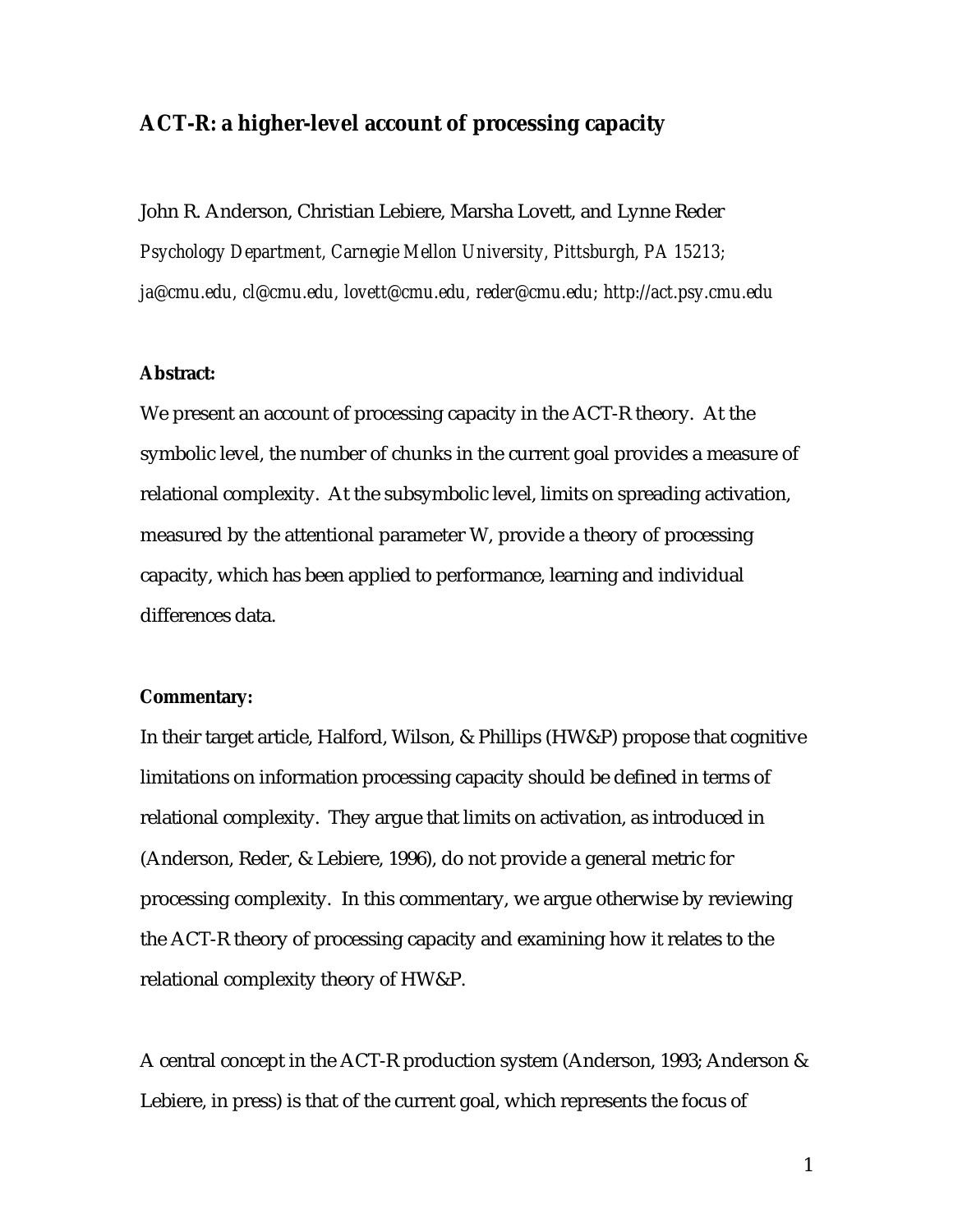attention. At each cycle, a production must first match the state of the current goal before performing memory retrievals and modifying the goal state. When a goal is successfully achieved, that goal chunk $^{\rm 1}$  becomes a declarative memory fact. Chunks are composed of a number of labeled slots, each of which holds a value which can be another chunk. Each chunk is an instance of a particular chunk type, which defines the name and number of slots. The mapping to relational knowledge is therefore fairly straightforward. Chunk types correspond to relations, with slots as arguments. Chunks correspond to relational instances, with slot values as fillers. The dimensionality of a relation equals the number of slots in the corresponding chunk type. Operations on relations, from basic omni-directional access to more complex ones such as analogy, are implemented in the manipulation of chunks by productions. The mechanisms to reduce the dimensionality of relations, chunking and segmentation, can also be used to reduce the size of goals. A new chunk (e.g. cat) can be defined as the combination of several slot values (e.g. c, a, t), then used as a single slot value in other chunks. Segmentation consists in performing a complex goal by pushing several smaller subgoals on the goal stack. The quaternary limit on relational dimensionality is generally compatible with the goal size in published ACT-R models.

We just sketched the correspondence between ACT-R and the relational account at the symbolic level. Some properties of relations, such as strength and asymmetry of access, result from subsymbolic activation computations in ACT-R, which control the retrieval of declarative chunks by productions. It is those

 $\overline{a}$ 

 $1$  This meaning of chunk is somewhat different from the meaning in (Miller, 1956).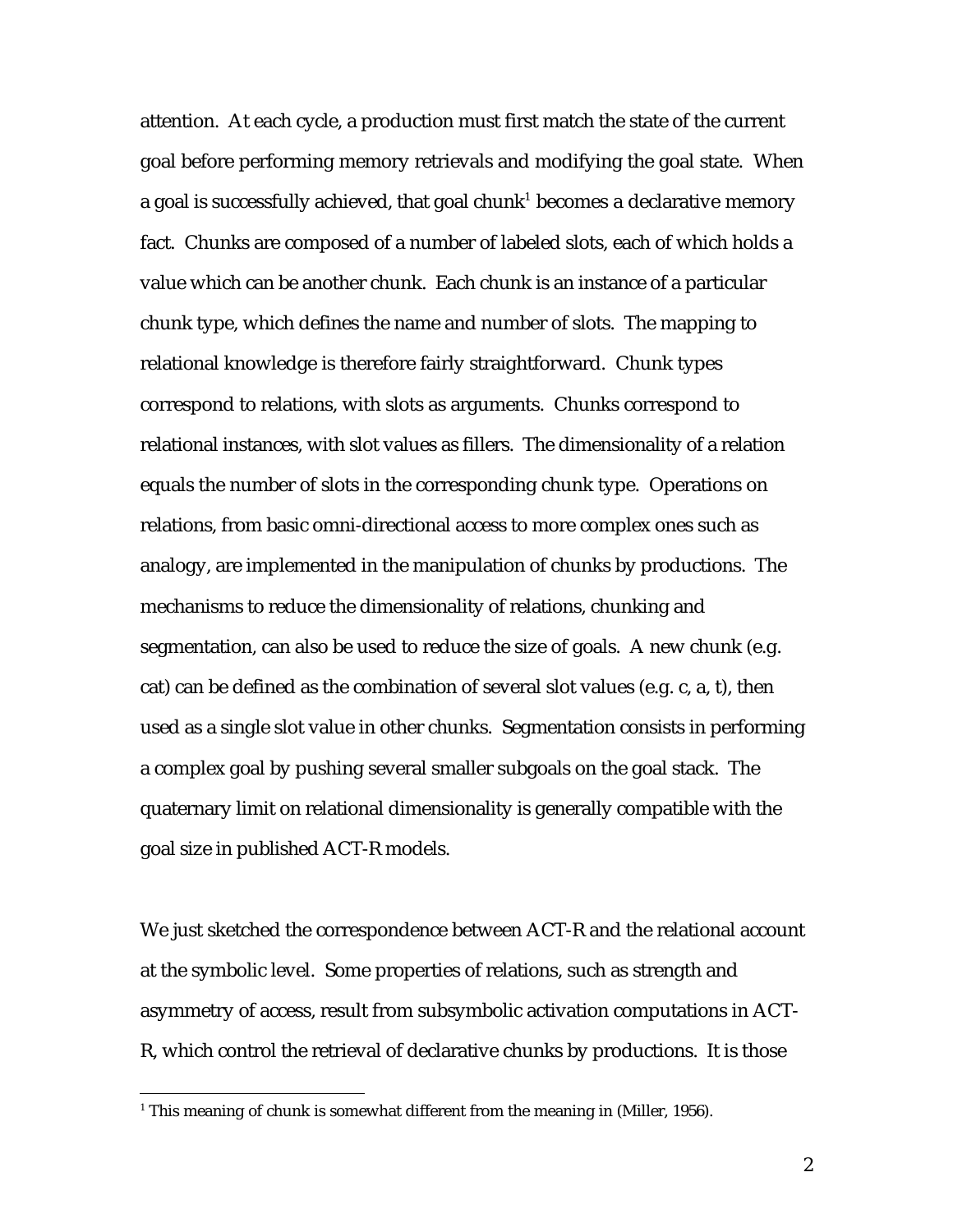activation computations that provide ACT-R's account of processing complexity. The activation of a chunk, which controls its availability, is the sum of a baselevel activation, reflecting its past frequency of use, and an associative activation, reflecting its relevance to the current goal. Associative activation spreads from the current goal to declarative chunks. The associative activation of a chunk is the sum for each activation source of its source activation times the strength of association between the source and the chunk. The activation sources are defined as the slot values of the current goal, and a fixed amount of source activation W (1 by default) is divided evenly among the sources. Therefore, as the goal becomes larger, W will be divided among more sources and the resulting activation will be spread among more chunks, diluting the effect of the focus. As established first in (Anderson, Reder, & Lebiere, 1996) and more generally in (Anderson & Lebiere, in press), this dilution of activation will result in poorer performance, i.e. longer latencies and more frequent errors. In addition to impacting performance, large goal sizes also hinder learning. Lebiere (in preparation) establishes that a set of related chunks can only be reliably learned if the source activation for each chunk component is higher than the activation noise level. Therefore, given a particular noise level, simple facts (e.g. counting) might be learned but more complex facts (e.g. addition) might not because their components have lower source activation. This suggests that the gradual increase in processing capacity reported in the developmental data described by HW&P could be accounted for by a continuous increase in W. Finally, Lovett, Reder, & Lebiere (1997; in press) relate W to individual differences. They fit a range of subject performance on working memory tasks using a single ACT-R model, with high-performance subjects modeled by larger

3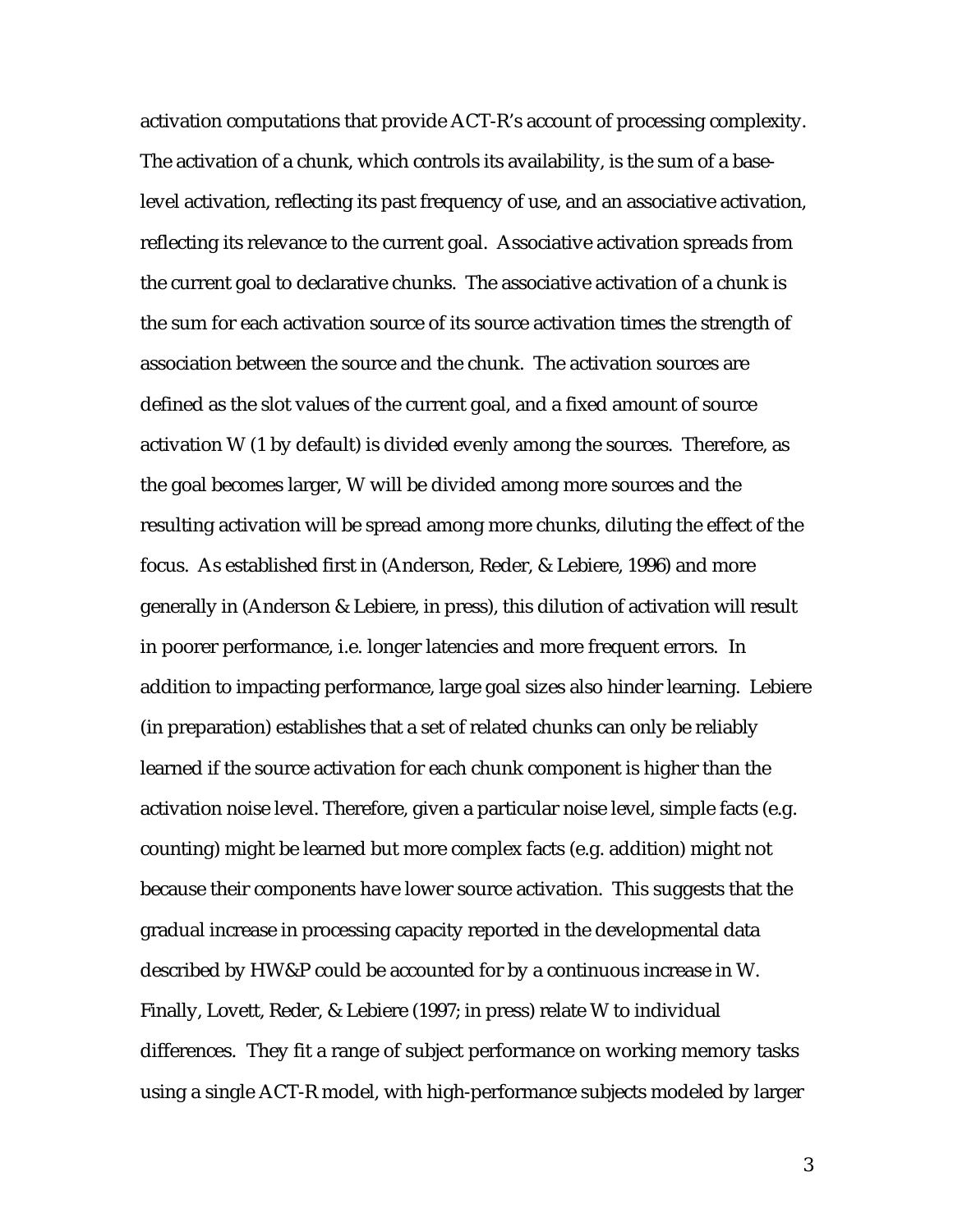W and low-performance subjects modeled by smaller W. All those results point to W as the basic measure of processing capacity in ACT-R.

ACT-R is not unrelated to the neural network models presented by HW&P. Lebiere & Anderson (1993) presented ACT-RN, a neural network implementation of ACT-R which uses essentially a positional encoding of symbol-argument-argument bindings, with clean-up memories as in convolution models. But we are not committed to any specific connectionist representation since, as HW&P report, they have the same basic properties. Just as theoretical computer science proved the equivalence of various computational paradigms in order to establish proofs of complexity valid for all, ACT-R aims to provide a higher-level definition of processing capacity independent of any lower-level neural representation.